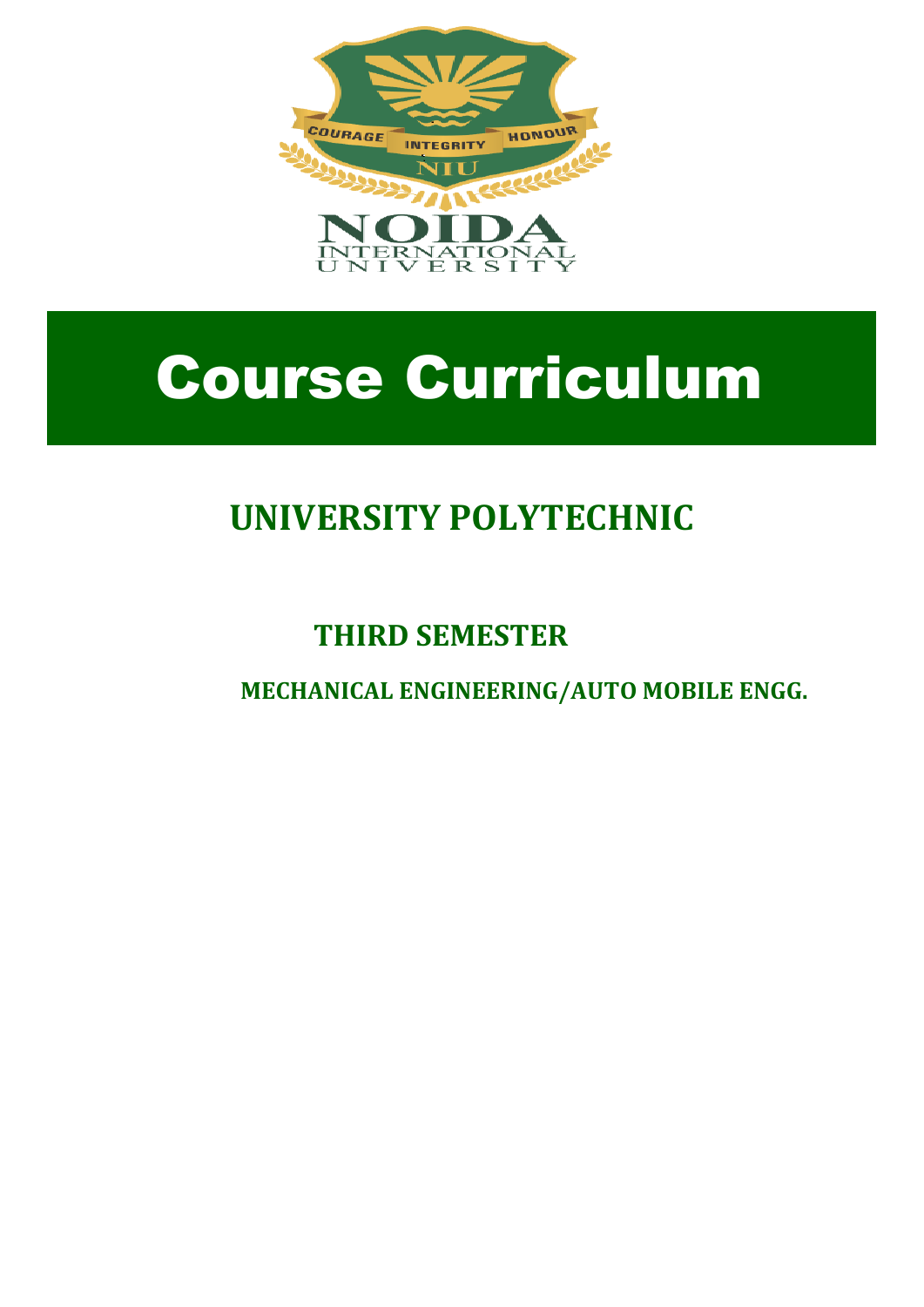

### **DME 301 : SOLID MECHANICS**

**Credits: 4 Semester III**

| <b>Module</b><br>No. | <b>Contents</b>                                                                                                                                                                               | <b>Teaching</b><br><b>Hours</b> |
|----------------------|-----------------------------------------------------------------------------------------------------------------------------------------------------------------------------------------------|---------------------------------|
|                      | <b>UNIT-1</b>                                                                                                                                                                                 |                                 |
|                      | <b>DEFORMATION OF METALS</b>                                                                                                                                                                  |                                 |
|                      | <b>Mechanical properties of materials:</b> Engineering materials – Ferrous and non ferrous                                                                                                    |                                 |
|                      | materials -Definition of mechanical properties such as strength – elasticity, plasticity,                                                                                                     |                                 |
|                      | ductility, malleability, stiffness, toughness, brittleness, hardness, wear resistance,                                                                                                        |                                 |
|                      | machenability, castability and weldability - Alloying elements-effect of alloying element -                                                                                                   |                                 |
|                      | Fatigue, fatigue strength, creep – temperature creep – cyclic loading and repeated loading –                                                                                                  |                                 |
|                      | endurance limit.                                                                                                                                                                              |                                 |
|                      | <b>Simple stresses and strains:</b> Definition – Load, stress and strain – Classification of force                                                                                            |                                 |
|                      | systems – tensile, compressive and shear force systems – Behavior of mild steel in tension                                                                                                    |                                 |
|                      | up to rupture – Stress – Strain diagram – limit of proportionality – elastic limit – yield stress                                                                                             |                                 |
|                      | - breaking stress - Ultimate stress - percentage of elongation and percentage reduction in                                                                                                    |                                 |
|                      | area – Hooke's law – Definition – Young's modulus - working stress, factor of safety, load<br>factor, shear stress and shear strain - modulus of rigidity. Linear strain - Deformation due to |                                 |
|                      | tension and compressive force - Simple problems in tension, compression and shear force.                                                                                                      |                                 |
|                      | Definition – Lateral strain – Poisson's ratio – volumetric strain – bulk modulus – volumetric                                                                                                 |                                 |
|                      | strain of rectangular and circular bars - problems connecting linear, lateral and volumetric                                                                                                  |                                 |
|                      | deformation - Elastic constants and their relationship - Problems on elastic constants -                                                                                                      |                                 |
|                      | Definition – Composite bar – Problem in composite bars                                                                                                                                        |                                 |
|                      | UNIT-2                                                                                                                                                                                        |                                 |
|                      | <b>TORSION AND SPRINGS</b>                                                                                                                                                                    |                                 |
|                      | Theory of torsion $-$ Assumptions $-$ torsion equation $-$ strength of solid and hollow shafts $-$                                                                                            |                                 |
|                      | power transmitted – Definition – Polar modulus – Torsional rigidity – strength and stiffness                                                                                                  |                                 |
|                      | of shafts – comparison of hollow and solid shafts in weight and strength considerations –                                                                                                     |                                 |
|                      | Advantages of hollow shafts over solid shafts - Problems.                                                                                                                                     |                                 |
|                      | Types of springs – Laminated and coiled springs and applications – Types of coiled springs<br>- Difference between open and closely coiled helical springs - closely coiled helical spring    |                                 |
|                      | subjected to an axial load – problems to determine shear stress, deflection, stiffness and                                                                                                    |                                 |
|                      | resilience of closed coiled helical springs                                                                                                                                                   |                                 |
|                      |                                                                                                                                                                                               |                                 |
|                      | <b>UNIT-3</b>                                                                                                                                                                                 |                                 |
|                      | PROPERTIES OF FLUIDS, ELEMENTS OF HYDRAULIC SYSTEMS, PUMPS                                                                                                                                    |                                 |
|                      | <b>AND VALVES</b>                                                                                                                                                                             |                                 |
|                      | Introduction - Definition of fluid - Classification of Fluids - ideal and real fluids -Properties of                                                                                          |                                 |
|                      | a fluid – definition and units - Pressure-units of Pressure - Pressure head-atmospheric, gauge and                                                                                            |                                 |
|                      | absolute pressure.                                                                                                                                                                            |                                 |
|                      | <b>Introduction</b> – elements of a hydraulic system – advantages of hydraulics systems –<br>disadvantages – qualities of a good hydraulic fluid – hydraulic symbols.                         |                                 |
|                      | Hydraulic pumps and control valves: Principles of operation of non positive displacement                                                                                                      |                                 |
|                      | pumps -centrifugal pumps - volute - diffuser - propeller pumps - mixed flow pumps -                                                                                                           |                                 |
|                      | principles of operation of positive displacement pumps – rotary pumps – gear – lobe - vane –                                                                                                  |                                 |
|                      | piston – reciprocating pumps.                                                                                                                                                                 |                                 |
|                      | <b>Control valves:</b> Introduction to valves – types – pressure control valves - relief valve – pressure                                                                                     |                                 |
|                      | reducing valve – sequence valves – pressure switches – directional control valves– types only –                                                                                               |                                 |
|                      | solenoid controlled — check valves - foot                                                                                                                                                     |                                 |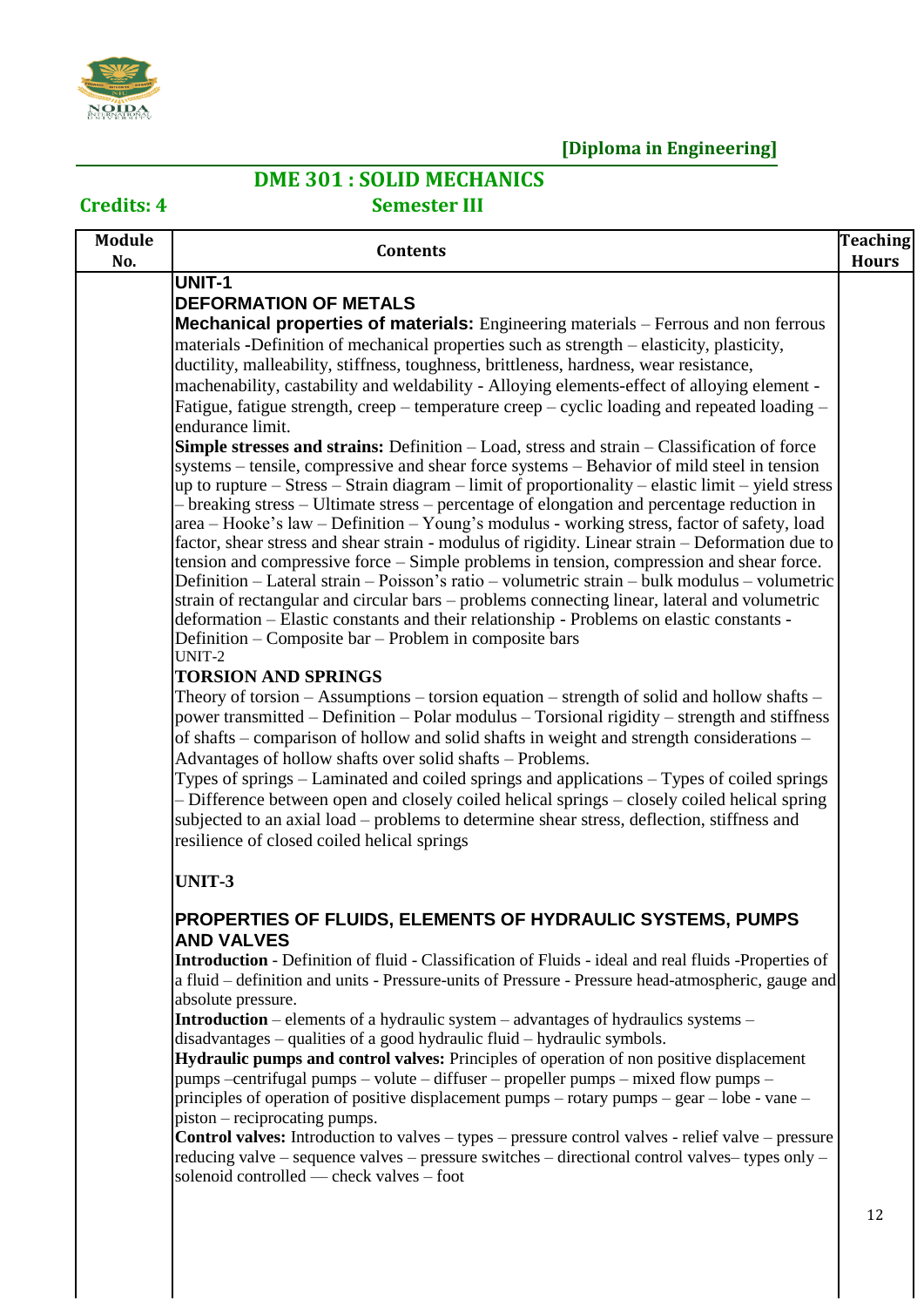| <b>Reference Books/ Text Books / Case Studies:</b> |  |
|----------------------------------------------------|--|
|                                                    |  |

#### **Text Books:**

- 1. Strength of Materials ,R.K. Bansal,, Laxmi Publications Pvt. Ltd., New Delhi, 3rd Edition, 2010.
- 2. Strength of materials, S.S.Rattan, Tata Mcgraw hill, New Delhi,2008, ISBN 9780070668959,
- 3. Strength of Materials, B K Sarkar, I Edition, 2003 Tata Mcgraw hill, New Delhi.
- 4. Engineering mechanics, R.K. Bansal, Laxmi Publications Pvt. Ltd., New Delhi,

#### **Reference Books:**

1. Hydraulics & Pneumatics Power for production Harry L Stewart – Industrial Press Inc, New York - 1977

- 2. Pneumatic circuit by Harry L. Stewart Audel Series 1976
- 3. Fundamentals of pneumatic control Engg Text book By Festo Company -1985
- 4. Introduction to Pneumatics Text Book by Festo Company 1983



**[Diploma in Engineering]**

#### **DME 302: THERMAL ENGINEERING**

**Credits: 04 Semester III**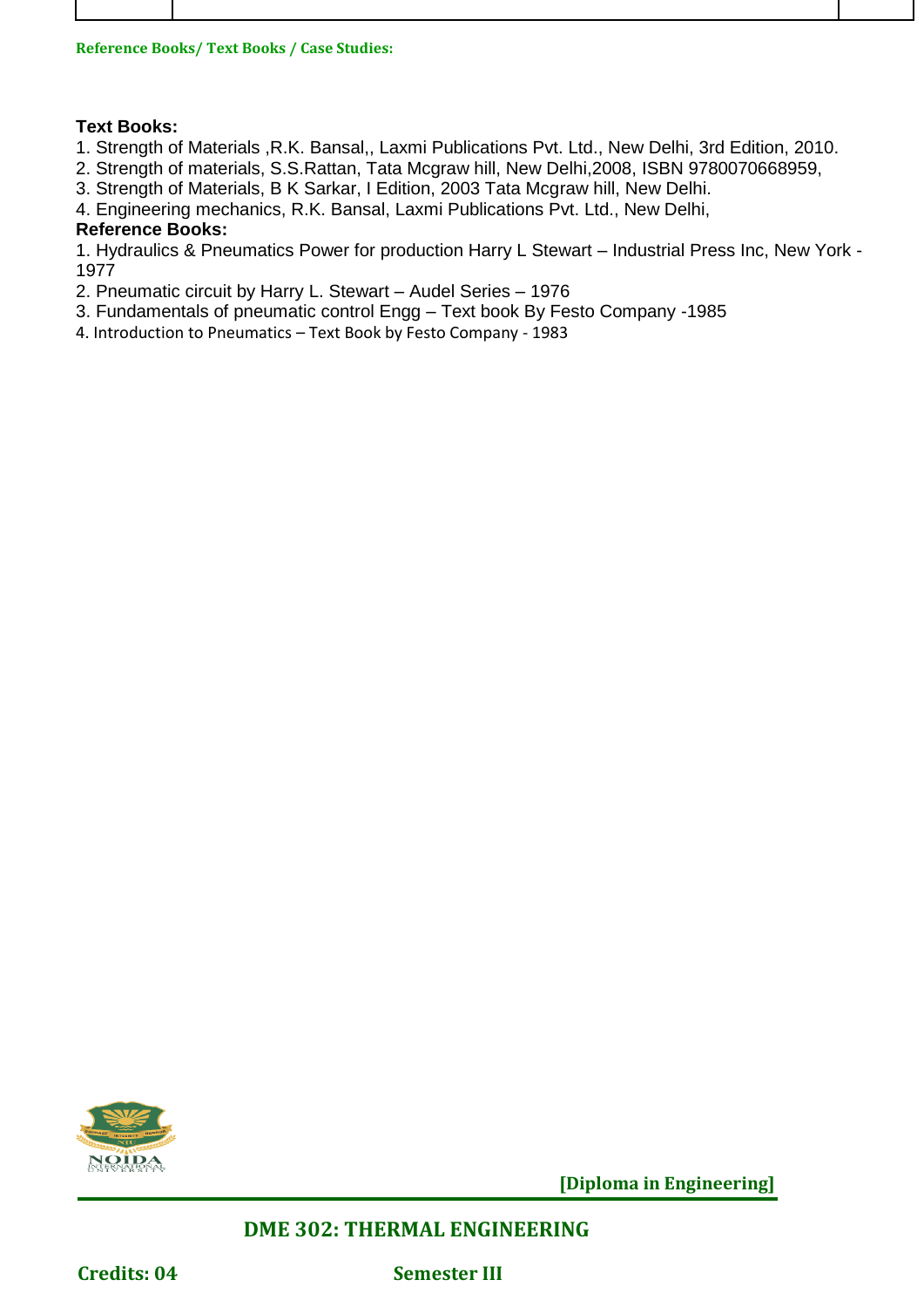| <b>Module</b><br>No. | <b>Contents</b>                                                                                                                                                                                                                                                                                                                                                                                                                                                                                                                                                                                                                                                                                                                                                                                                                                                                                                                                                                                   | <b>Teaching</b><br><b>Hours</b> |
|----------------------|---------------------------------------------------------------------------------------------------------------------------------------------------------------------------------------------------------------------------------------------------------------------------------------------------------------------------------------------------------------------------------------------------------------------------------------------------------------------------------------------------------------------------------------------------------------------------------------------------------------------------------------------------------------------------------------------------------------------------------------------------------------------------------------------------------------------------------------------------------------------------------------------------------------------------------------------------------------------------------------------------|---------------------------------|
|                      | FUNDAMENTAL OF THERMODYNAMICS:                                                                                                                                                                                                                                                                                                                                                                                                                                                                                                                                                                                                                                                                                                                                                                                                                                                                                                                                                                    |                                 |
| I                    | Definition, concept of thermodynamic system and<br>surroundings. Closed system, open system, isolated system,<br>thermodynamics definition of work. Zeroth law of<br>thermodynamics. First law of thermodynamics for cyclic and<br>non-cyclic processes. Idea of internal energy and enthalpy.<br>Thermodynamic processes -constant volume, constant<br>pressure, constant temperature (Isothermal) processes,<br>adiabatic Process polytrophic process, their representation on<br>P-V diagram and calculation of work done. Application of the<br>first law of these process. Second law of thermodynamic<br>Concept of perpetual motion machine of first order and that of<br>second order. Concept of heat engine, heat pump and<br>refrigerator. Carnot cycle efficiency for heat engine and cop<br>forrefrigerator and heat pump.<br>Physical concept and significance of Entrogy. Reversibility<br>and efficiency. Expression for change of entropy in various<br>thermodynamic processes. | 12                              |
| $\mathbf{I}$         | <b>PROPERTIES OF STEAM &amp; STEAM GENERATORS</b><br>Idea of steam generation begining from heating of water<br>at0°C to<br>its complete fromation<br>into saturated<br>steam.<br>Pressure<br>for steam. Idea of dry<br>temperature curve<br>saturated steam, wet<br>steam and its dryness fraction, super<br>heated steam and its<br>degree<br>of<br>heat. Enthalpy,<br>super<br>entropy, specific volume and<br>saturation<br>pressure and<br>temperature of steam. Use of steam<br>table and<br>mollier<br>chart.<br>Types of steam generators - Low pressure and High pressure<br>boilers, Modern high pressure high discharge boiler - Stirling<br>boiler, Lamont, Loefflor, Benson, Velox, ramsin and Schmidi-<br>Hartmann boiler, Computer controlled accessories, Equivalent<br>evaporation, Boiler performance efficiency.                                                                                                                                                               | 16                              |
| III                  | <b>AIR COMPRESSOR</b><br>Definition and their use, Difference between reciprocating and<br>rotary compressor, their types and working work done<br>during compression in single stage and two stage, Heat<br>rejected and inter cooling in tow stage compression,<br>Volumetric efficiency, compress or lubrication.                                                                                                                                                                                                                                                                                                                                                                                                                                                                                                                                                                                                                                                                              | 10                              |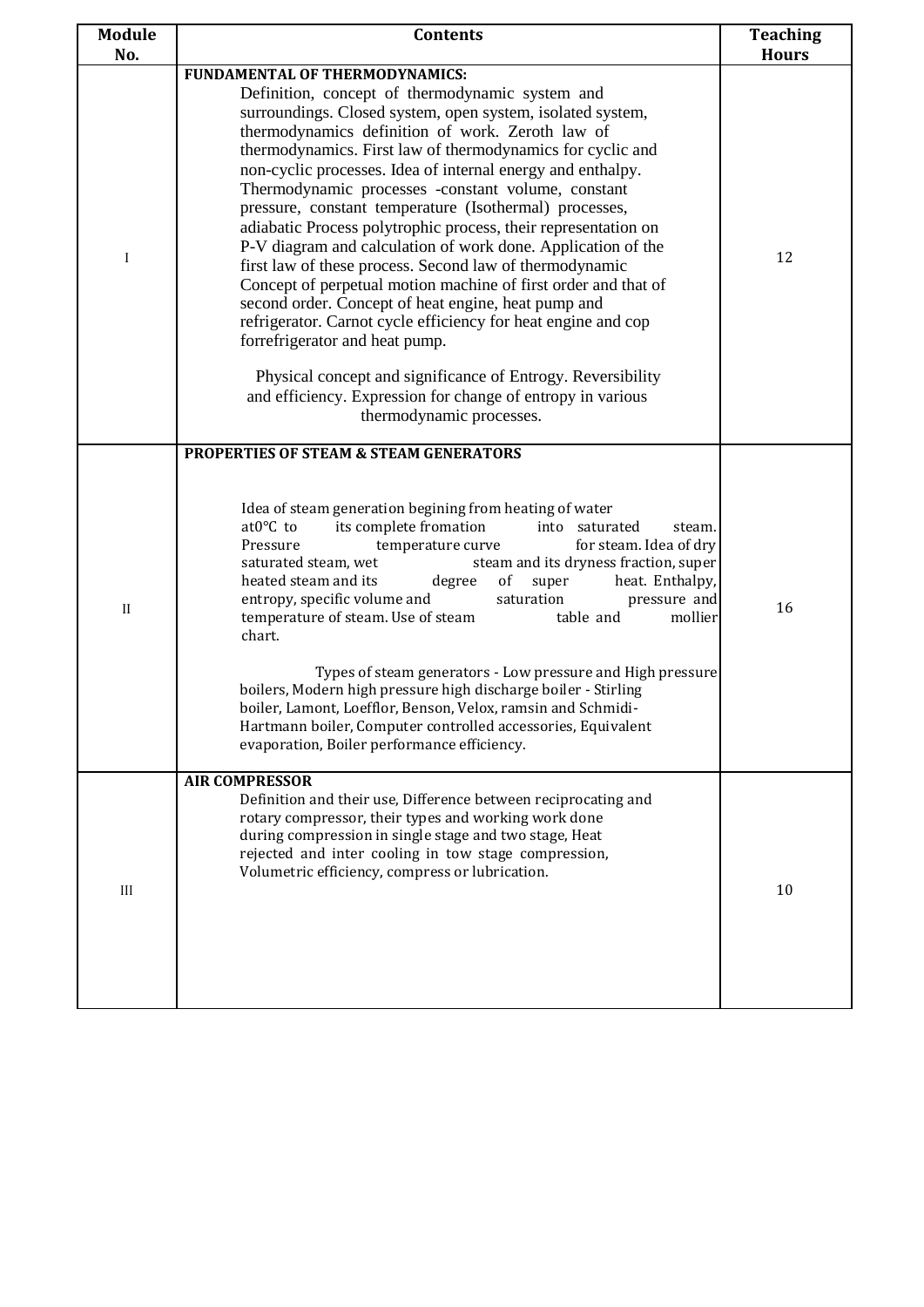

#### **DME 303: FLUID MECHANICS**

#### **Credits: 4 Semester III**

| <b>Module</b><br>No. | <b>Contents</b>                                                                                                                                                                                                                                                                                                                                                                                                                                                                                                                                                                                                                                                                                                                                                                                                                                                                                                                        | <b>Teaching</b><br><b>Hours</b> |
|----------------------|----------------------------------------------------------------------------------------------------------------------------------------------------------------------------------------------------------------------------------------------------------------------------------------------------------------------------------------------------------------------------------------------------------------------------------------------------------------------------------------------------------------------------------------------------------------------------------------------------------------------------------------------------------------------------------------------------------------------------------------------------------------------------------------------------------------------------------------------------------------------------------------------------------------------------------------|---------------------------------|
| $\mathbf I$          | Introduction: Ideal and real fluids, fluid mechanics, Hydrostatics,<br>Hydrodynamics, Hydraulics.<br>Properties of Fluid: Mass density, specific weight, specific gravity,<br>viscosity, surface tension - cohesion, adhesion and, capillarity, vapour<br>pressure. Units of measurement and their conversion compressibility.<br>Hydrostatic Pressure: Pressure, intensity of pressure,<br>pressure<br>head, Pascal's law and its applications. Total pressure, resultant<br>pressure, and center of pressure. Total pressure and center of<br>pressure on horizontal, vertical and inclined plane surfaces of<br>rectangular, triangular, trapezoidal shapes and circular.<br>Buoyancy: Buoyancy, metacentre, stability of floating body.                                                                                                                                                                                            | 12                              |
| $\mathbf{I}$         | Measurement of Pressure: Atmospheric pressure, gauge pressure,<br>vacuum pressure and absolute pressure. Piezometer, simple<br>manometer and differential manometer.<br>Fundamentals of Fluid Flow: Types of Flow: Steady and unsteady<br>flow, laminar and turbulent flow, uniform and non-uniform flow.<br>Discharge and continuity equation (flow equation). Types of hydraulic<br>energy: Potential energy, kinetic energy, pressure energy. Bernoulli's<br>theorem; statement and description (without proof of theorem) and<br>simple numerical problems.<br>Flow Measurement: Venturimeter and mouthpiece, Pitot tube, Orifice<br>and Orificemeter, Current meters, Notches and weirs.                                                                                                                                                                                                                                          | 14                              |
| III                  | Flow in Pipes: Definition of pipe flow; Reynolds number, laminar and<br>turbulent flow - explained through Reynold's experiment, Critical<br>velocity and velocity distributions in a pipe for laminar flow, Head loss<br>in pipe lines due to friction, sudden expansion and sudden contraction,<br>entrance, exit, obstruction and change of direction, Hydraulic gradient<br>line and total energy line, Flow from one reservoir to another through<br>a long pipe of uniform cross section, Pipes in series and parallel, Water<br>hammer phenomenon and its effects<br>Flow through open channels: Definition of an open channel, uniform<br>flow and non-uniform flow, Estimation of Discharge using Chezy's and<br>Manning's formula, Most economical channel sections (rectangular<br>and trapezoidal, Head loss in open channel due to friction.<br>Hydraulic Pumps: Hydraulic pump, reciprocating pump, centrifugal<br>pumps | 16                              |

#### **Reference Books/ Text Books / Case Studies:**

- 1. Asawa, G.L. (2009), Fluid Flow in Pipes and Channels, CBS Publishers and Distributors, New Delhi.
- 2. Gupta, V. and Gupta, S.K. (1984), Fluid Mechanics and its Applications, New Age International (P) Limited, Publishers, New Delhi.

3. Massey, B.S. (revised by John Ward-Smith) (1998), Mechanics of Fluids, Chennai Micro Print Pvt. Ltd., Chennai. Streeter, V.L., Wylie, E.B., and Bedford.

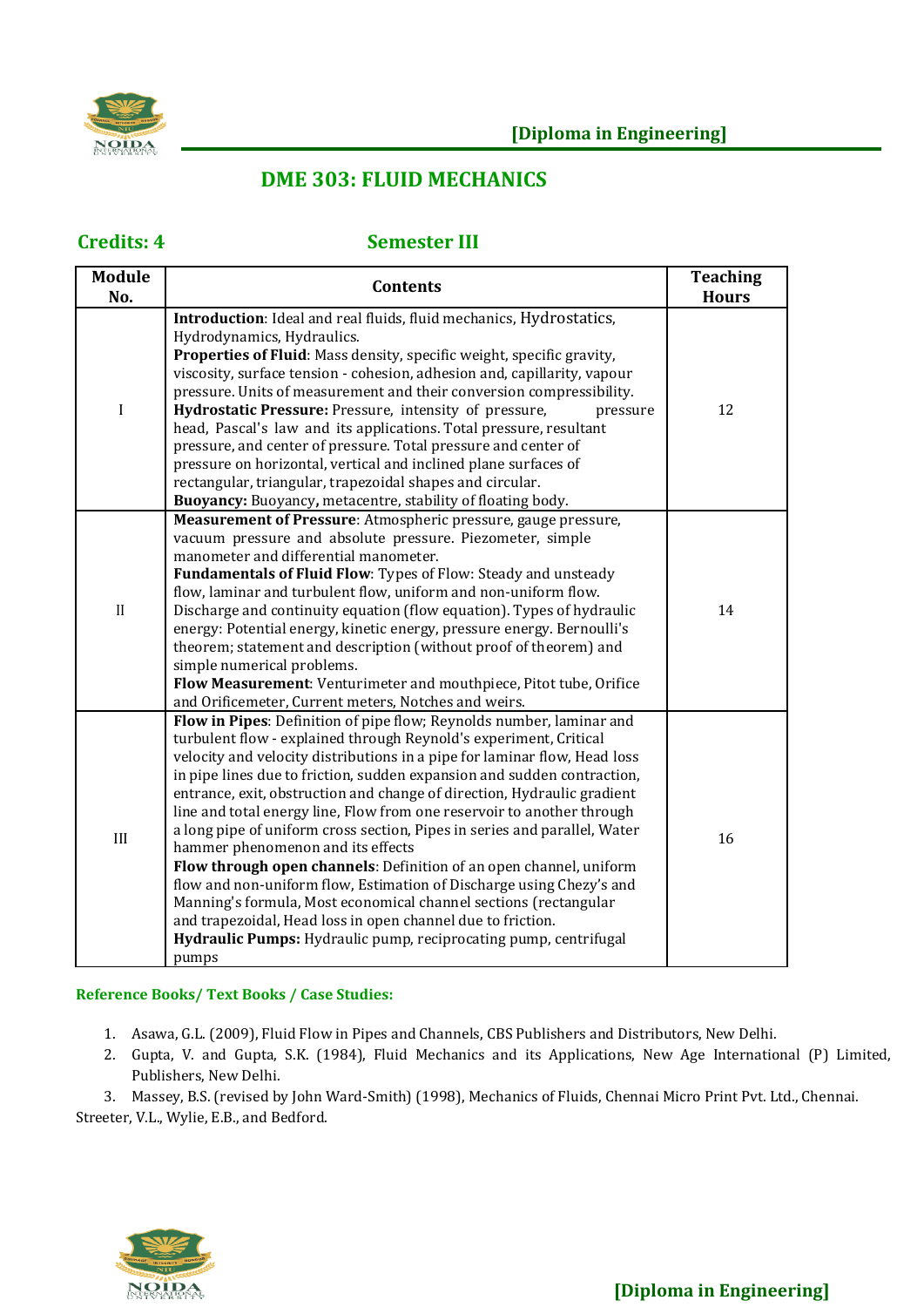# **DME 304: INTERNAL COMBUSTION ENGINE**

| <b>Credits: 4</b>    | <b>Semester III</b>                                                                                                                                                                                                                                                                                                                                                                                            |                                 |
|----------------------|----------------------------------------------------------------------------------------------------------------------------------------------------------------------------------------------------------------------------------------------------------------------------------------------------------------------------------------------------------------------------------------------------------------|---------------------------------|
| <b>Module</b><br>No. | <b>Contents</b>                                                                                                                                                                                                                                                                                                                                                                                                | <b>Teaching</b><br><b>Hours</b> |
|                      | Air Standard Cycles: Internal and external combustion engines; classification of<br>I.C. Engines, Cycles of operation in four stroke and two stroke I.C. Engines; Otto<br>cycle, Diesel cycle, dual combustion cycle; air standard efficiency, specific work<br>output, specific weight; work ratio; mean effective pressure.                                                                                  |                                 |
| $Unit - I$           | <b>Introduction to Engine Performance parameters:</b> mechanical efficiency,<br>brake mean effective pressure and indicative mean effective pressure, torque,<br>volumetric efficiency; specific fuel consumption (BSFC, ISFC), thermal<br>efficiency; Basic engine measurements; fuel and air consumption, brake power,<br>indicated power and friction power, Hear balance sheet(Diagram).                   | 12                              |
|                      | Carburetion, Fuel Injection and Ignition systems: Mixture requirements for<br>various operating conditions in S.I. Engines; carburetor, MPFI, factors affecting<br>air fuel mixture, injection system in diesel engine; types of <i>injection systems</i> ,<br>Ignition system; types of ignition systems, spark plugs, super charging,<br>turbocharging.                                                      |                                 |
| $Unit - II$          | <b>Pollution from Engine and Its control:-</b><br>Air pollution from I.C. Engine, Hydrocarbons and Hydrocarbons<br>emissions,<br>Other emissions, Methods of emission control; alternative fuels for I.C. Engines.                                                                                                                                                                                             | 12                              |
| Unit - III           | <b>Combustion in I.C. Engines:</b><br><b>S.I. engines:-</b> Combustion in S.I. Engines; detonation; effects of engine variables<br>on detonation; Octane rating of fuels; pre-ignition; combustion chambers in S.I.<br>engines.<br>C.I. Engines :- Combustion in C.I. Engines; delay period; variables affecting<br>delay period; knock in C.I. engines, Cetane rating; combustion chambers in C.I.<br>engine. | 12                              |
|                      | Lubrication and Cooling Systems: - Lubricating system, Types of lubrication<br>system; properties of lubricating oil; SAE rating of lubricants, , Need of engine<br>cooling; disadvantages of overcooling; Types of cooling systems, radiators.                                                                                                                                                                |                                 |

#### **Reference Books:**

1. Internal Combustion Engines –V. Ganesan, Pub.-Tata McGraw-Hill.

2. Engineering fundamental of the I. C. Engine – Willard W. Pulkrabek Pub.-PHI, India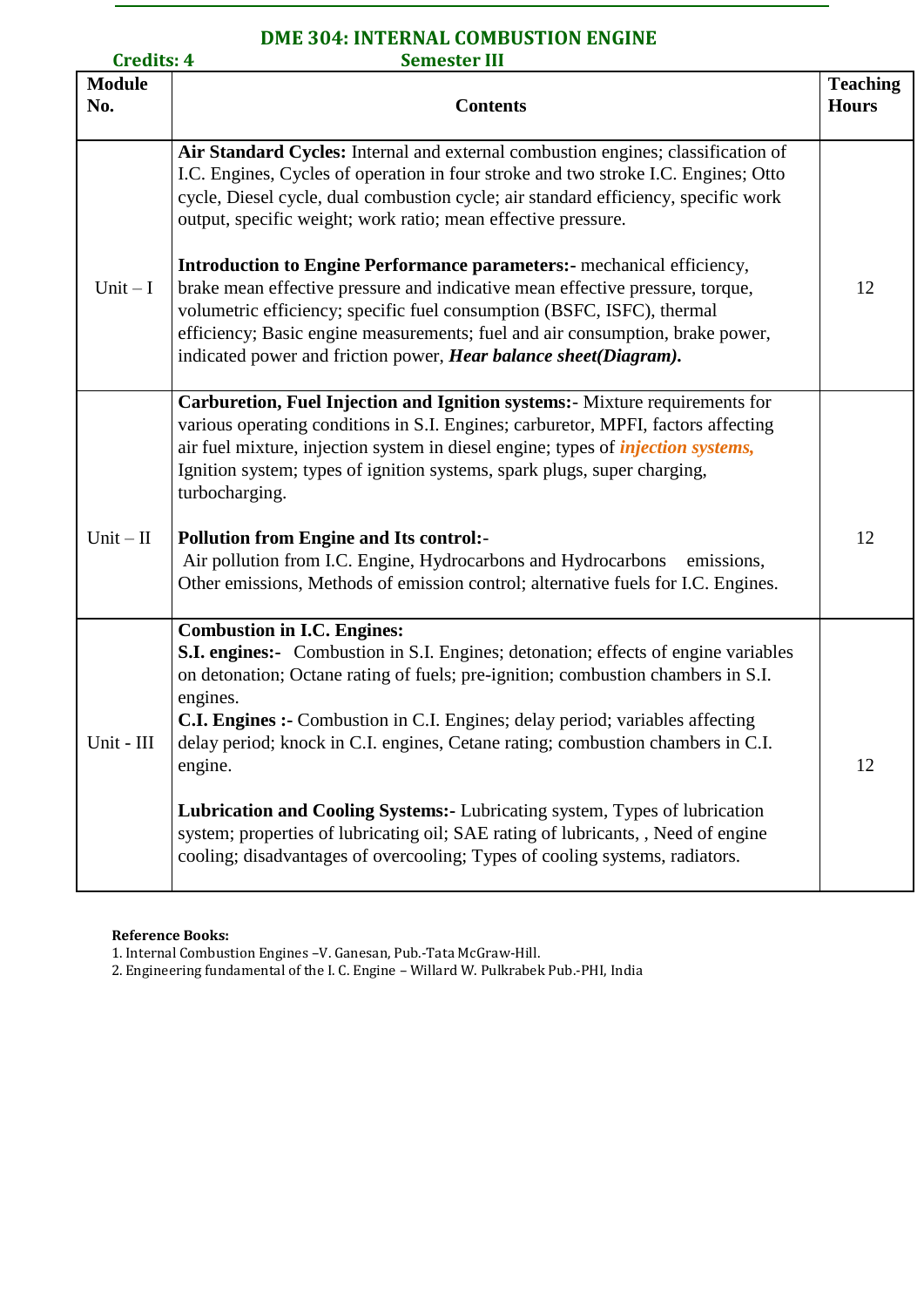

### **DEC 304 – Basic Electronics Engineering Credits: 4 Semester III**

| <b>Module</b><br>No. | <b>Contents</b>                                                                                                                                                                                                                                                                                                                                                                                                                                                                                                                                                                                                                                            | <b>Teaching</b><br><b>Hours</b> |
|----------------------|------------------------------------------------------------------------------------------------------------------------------------------------------------------------------------------------------------------------------------------------------------------------------------------------------------------------------------------------------------------------------------------------------------------------------------------------------------------------------------------------------------------------------------------------------------------------------------------------------------------------------------------------------------|---------------------------------|
| Unit-I               | Semiconductor Physics: Basic of Semiconductor materials and effect<br>of temperature on semiconductor.<br>PN Junction Diode: P-N junction diode with its Forward & Reverse<br>Characteristics. Important specifications of P-N junction diode(ratings)<br>, Break down in P-N junction, Voltage regulation<br>Rectifiers & Filters: Rectifier circuit (HWR, FWR). Their comparison<br>on the basis of circuit operation, waveforms, average (dc) value of<br>rectifier output, ripple factor, ripple frequency, transformer utilization<br>factor, rectification efficiency,                                                                               | 12                              |
| Unit $-$ II          | Clipping & Clamping circuits: Types and applications. Voltage<br>Multiplier circuits: Types and applications.<br>Special purpose diode: Light Emitting Diode, Liquid Crystal Display &<br>Opt-couplers, Tunnel diode(with tunneling function), varactor<br>diode, Schottky-Barrier diode, Zener diode, Zener diode as a voltage<br>regulator.<br>Bipolar Junction Transistor (BJT): Construction, working principle of<br>PNP and NPN transistors, characteristics of CB, CE and CC<br>configurations. D.C load line, Thermal stability factor. Different types<br>of biasing methods (Fixed biasing, Collector-Base bias, Potential<br>divider biasing,). | 12                              |
| Unit - III           | <b>Applications of BJT:</b><br>a) Small Signal Amplifier:<br>Approximate hybrid model for Common Emitter Amplifier. Analysis of<br>CE single stage Small Signal Amplifier (with un-bypassed & bypassed<br>emitter resistor), using approximate hybrid equivalent<br>circuit<br>(amplifier input, output impedance, current & voltage gain).<br>b) Application of BJT CE inverter switch.<br><b>FETs</b>                                                                                                                                                                                                                                                    | 12                              |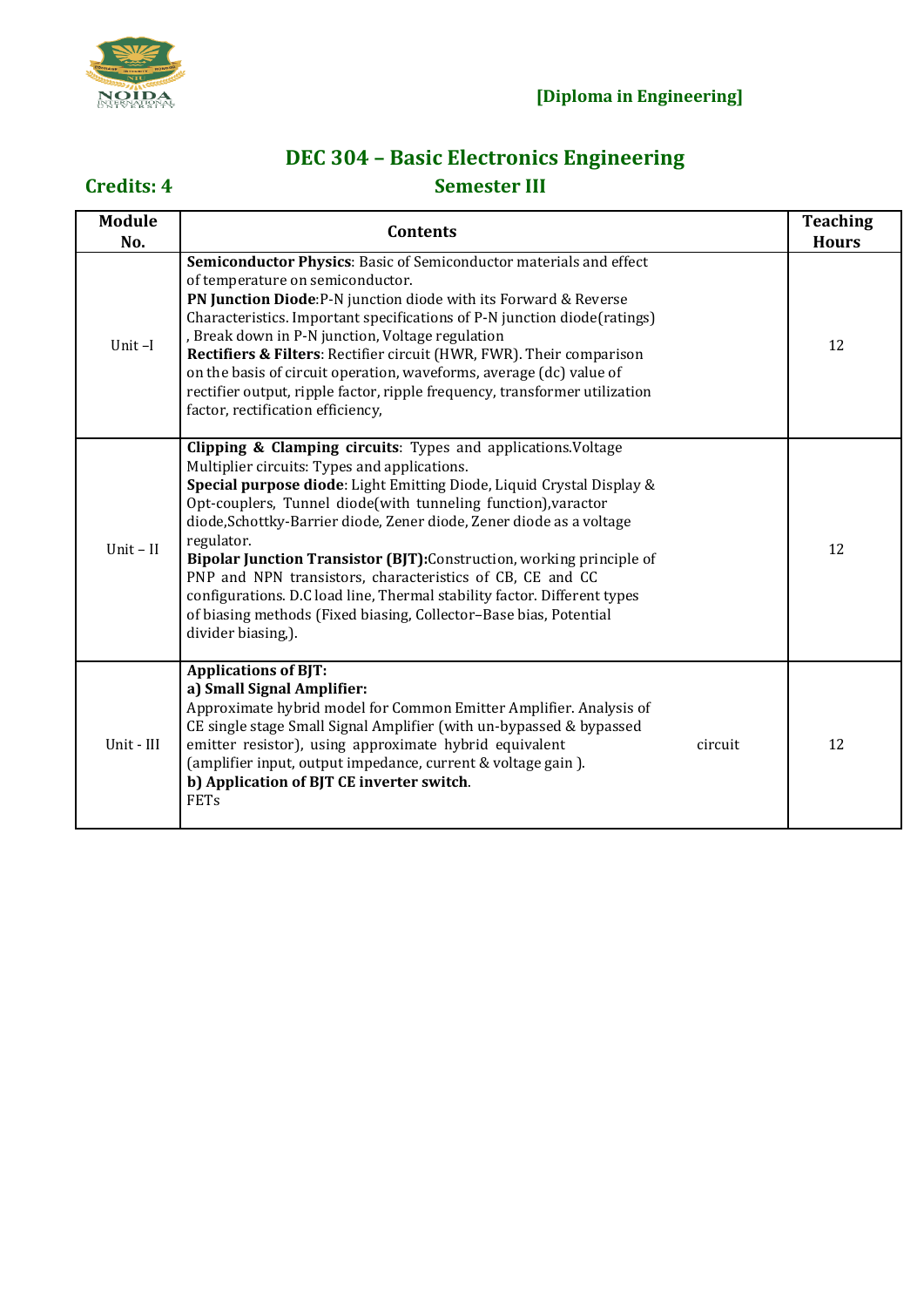#### Books

- 1. Basic Electronics and Linear Circuit by NN Bhargava, Kulshreshta and SC Gupta, Tata McGraw Hill Education Pvt Ltd, New Delhi.
- 2. Electronic Principles by SK Sahdev, Dhanpat Rai & Co., New
- 3. DelhiPrinciples of Electrical and Electronics Engineering by VK Mehta; S Chand and Co., New Delhi
- 4. Electronic Components and Materials by SM Dhir, Tata McGraw Hill Publishing Company Pvt Ltd, New Delhi.
- 5. Principles of Electronics by SK Bhattacharya and Renu Vig, SK Kataria and Sons, Delhi
- 6. Electronics Devices and Circuits by Millman and Halkias; McGraw Hill.

Principles of Electronics by Albert Paul Malvino; Tata McGraw Hill Educa



**[Diploma in Engineering]**

#### **DME 352: THERMAL ENGINEERING LAB.**

#### **Credits: 02 Semester III**

#### **LIST OF PRACTICALS**

| <b>Module</b><br>No. | <b>Contents</b>                                                            | <b>Teaching</b><br><b>Hours</b> |
|----------------------|----------------------------------------------------------------------------|---------------------------------|
| 1                    | Determination of temperature by                                            |                                 |
|                      | a. Thermo couple                                                           |                                 |
|                      | b. Pyrometer                                                               |                                 |
| 2                    | Study of constructional details and specification of<br>different types of |                                 |
|                      | boilers and sketch                                                         |                                 |
| 3                    | Demonstration of mounting and accessories on a boiler for study and        |                                 |
|                      | sketch (field visit).                                                      |                                 |
| 4                    | Performance testing of steam boiler.                                       | 24                              |
| 5                    | Determination of dryness fraction of wet steam sample.                     |                                 |
| 6                    | Study and understanding of various types of furnace and their use          |                                 |
| 7                    | through available Furnaces / visits.                                       |                                 |
|                      | Study and sketching of various hand tools, Lifting tacks, Gadgets used     |                                 |
| 8                    | in plant.                                                                  |                                 |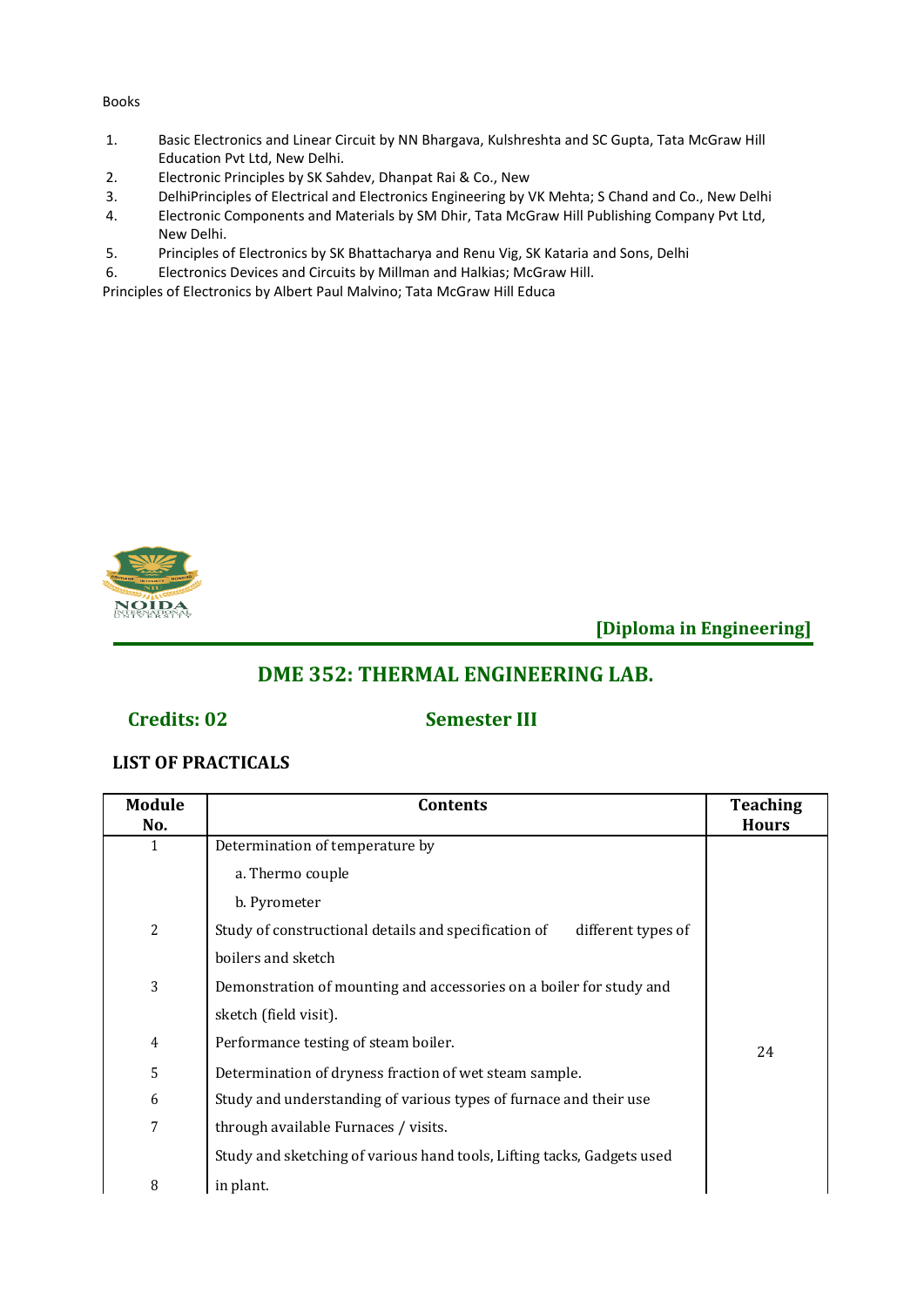To study various types of compressors with the help of their models.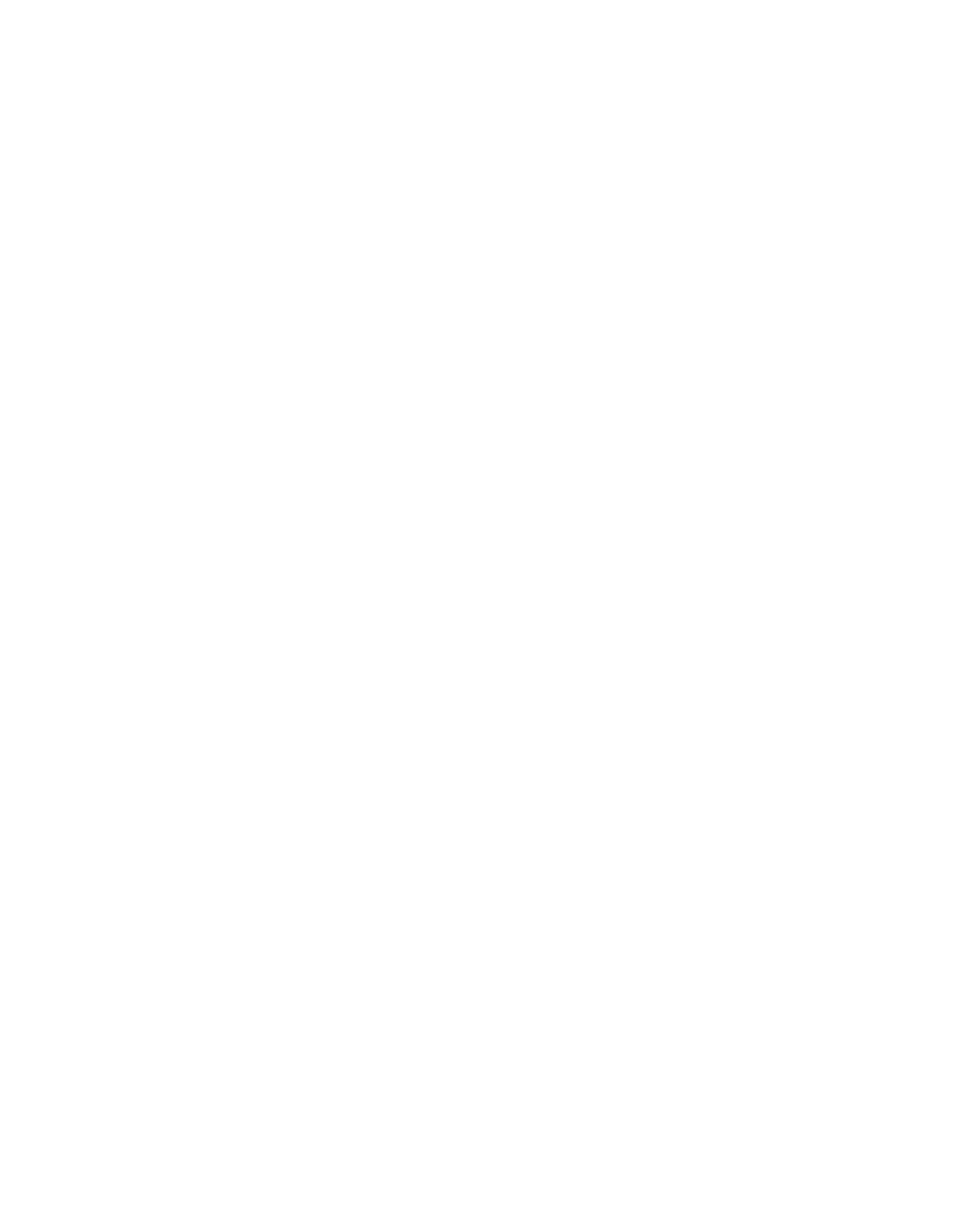

### **DME 351: SOLID MECHANICS LAB.**

### **Credits: 2 Semester III**

**List Of Practical**

| <b>Module</b><br>No. | <b>Contents</b>                                                                                                                                                                                                                 | <b>Teaching</b><br><b>Hours</b> |
|----------------------|---------------------------------------------------------------------------------------------------------------------------------------------------------------------------------------------------------------------------------|---------------------------------|
|                      | <b>1.Direct Tension Test</b><br>2 Torsion Test<br>3 Hardness Test<br>A) Brinell's Hardness Test B) Rockwell Hardness Test 16<br>18 21<br>4 Test on Springs<br>5 Compression Test on Cube<br>6 Impact Test<br>7 Punch Shear Test |                                 |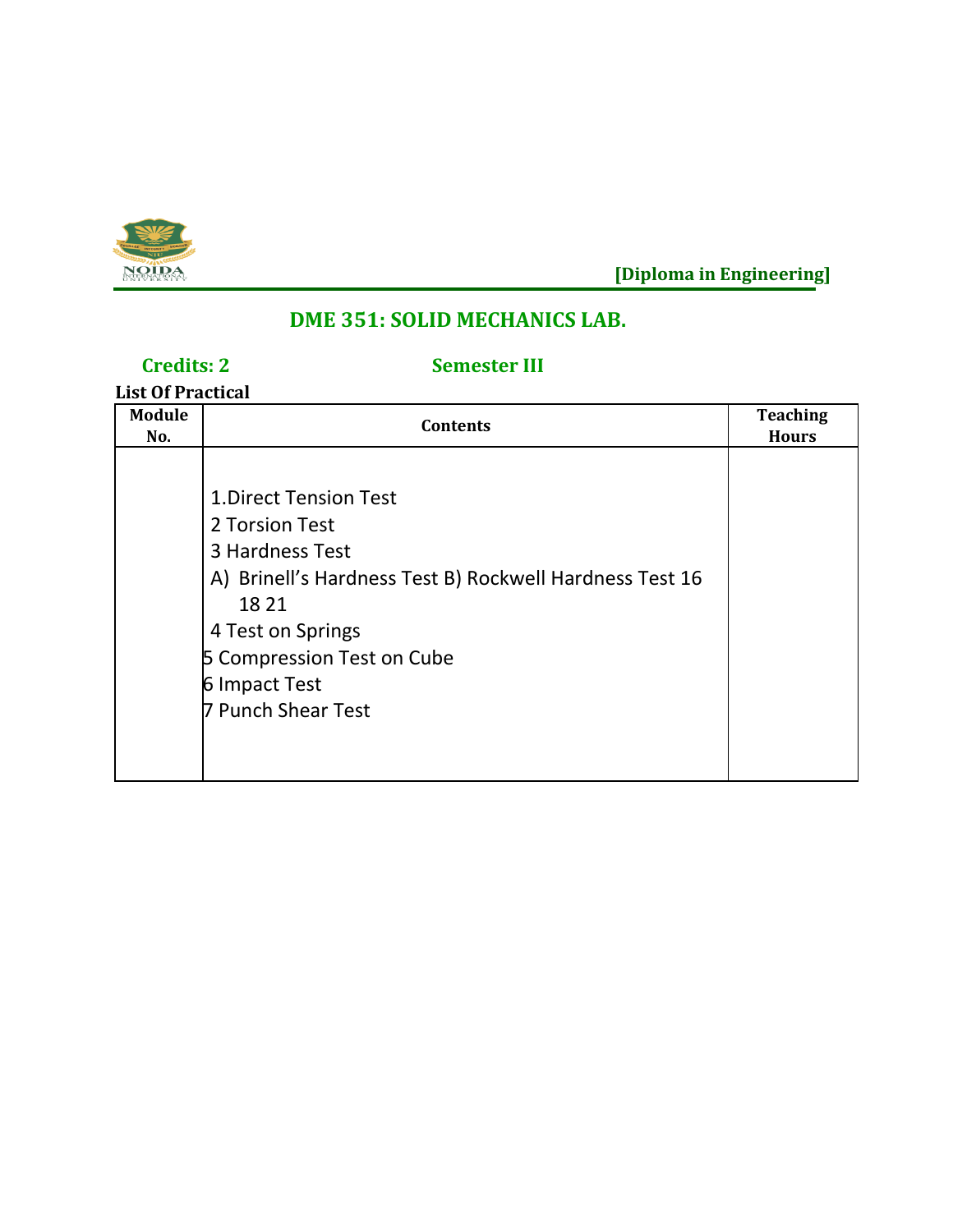

### **DME 353: FLUID MECHANICS LAB.**

### **Credits: 2 Semester III**

#### **List Of Practical**

| <b>Module</b><br>No. | <b>Contents</b>                                                                 | <b>Teaching</b><br><b>Hours</b> |
|----------------------|---------------------------------------------------------------------------------|---------------------------------|
|                      | To verify Bernoulli's Theorem                                                   |                                 |
| $\frac{2}{3}$        | To find out Venturimeter coefficient                                            |                                 |
|                      | To determine coefficient of velocity $(C_v)$ , Coefficient of discharge $(C_d)$ |                                 |
| 4                    | Coefficient of contraction $(C_c)$ of an orifice and verify the relation        |                                 |
|                      | hetween them                                                                    |                                 |
| 5                    | To perform Reynold's experiment                                                 |                                 |
| 6                    | To verify loss of head in pipe flow due to                                      | 24                              |
|                      | a. Sudden enlargement                                                           |                                 |
|                      | <b>b.</b> Sudden contraction                                                    |                                 |
|                      | c. Sudden bend                                                                  |                                 |
| 7                    | Demonstration of use of current meter and Pitot tube                            |                                 |
| 8                    | To determine coefficient of discharge of a rectangular notch/triangular         |                                 |
|                      | notch.                                                                          |                                 |